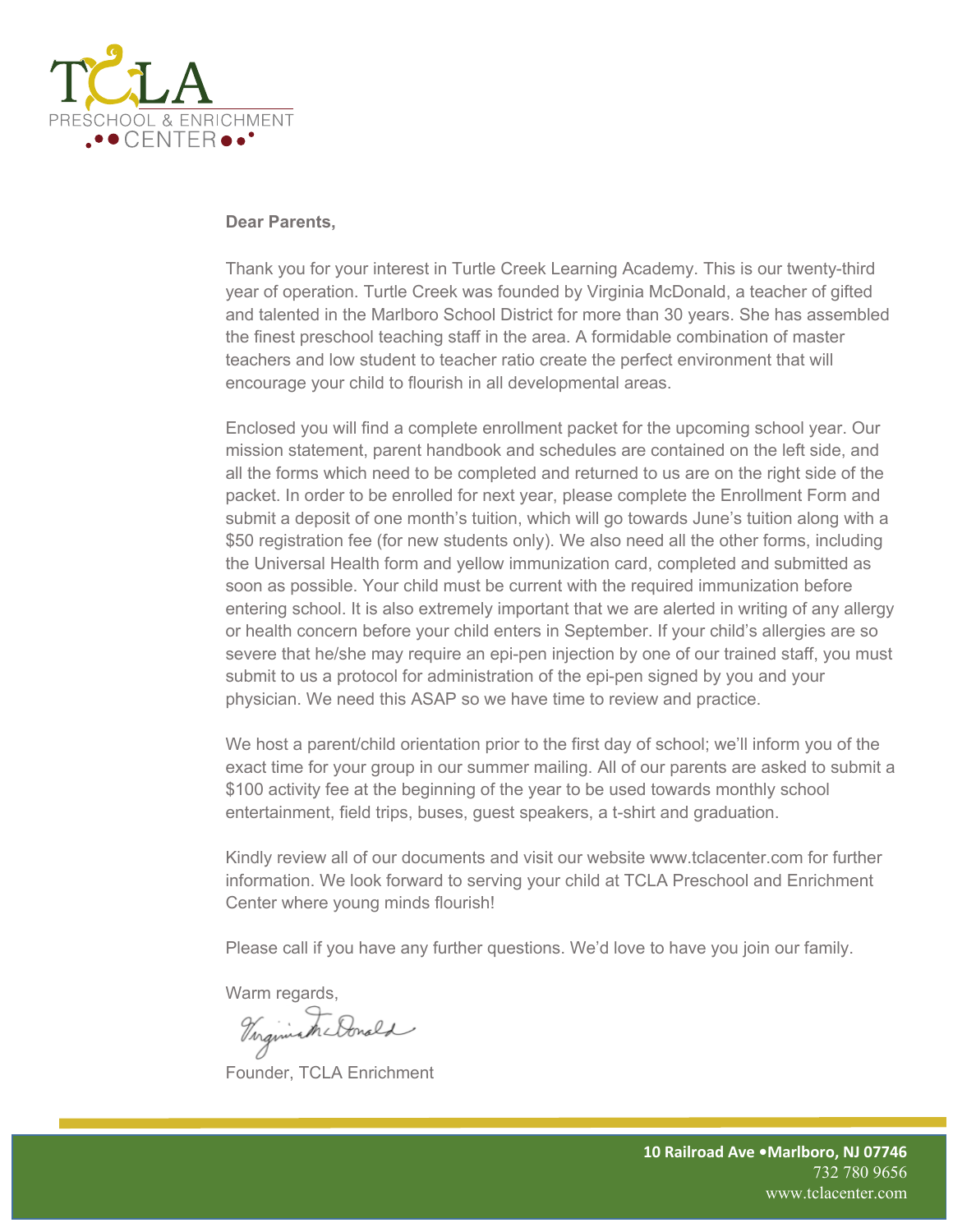

# 2022-2023 School Year

|                 | 2 Year Olds        | <b>Yearly Tuition</b> | Monthly |
|-----------------|--------------------|-----------------------|---------|
| Two half days   | $9:00am - 11:30am$ | \$3,250               | \$325   |
| Two mini days   | $9:00am - 1:00pm$  | \$4,350               | \$435   |
| Three half days | $9:00am - 11:30pm$ | \$4,300               | \$430   |
| Three mini days | $9:00am - 1:00pm$  | \$5,560               | \$556   |
| Five mini days  | $9:00am - 1:00pm$  | \$6,950               | \$695   |
| Five full days  | $9:00am - 3:00pm$  | \$10,280              | \$1,028 |

|                 | 3 Year Olds       | <b>Yearly Tuition</b> | Monthly |
|-----------------|-------------------|-----------------------|---------|
| Two mini days   | $9:00am - 1:00pm$ | \$5,020               | \$502   |
| Two full days   | $9:00am - 3:00pm$ | \$5,930               | \$593   |
| Three mini days | $9:00am - 1:00pm$ | \$6,850               | \$685   |
| Three full days | $9:00am - 3:00pm$ | \$7,720               | \$772   |
| Five mini days  | $9:00am - 1:00pm$ | \$7,980               | \$798   |
| Five full days  | $9:00am - 3:00pm$ | \$10,280              | \$1,028 |

|                 | Pre-Kindergarten  | <b>Yearly Tuition</b> | Monthly |
|-----------------|-------------------|-----------------------|---------|
| Three full days | $9:00am - 3:00pm$ | \$8,050               | \$805   |
| Five full days  | $9:00am - 3:00pm$ | \$10,280              | \$1,028 |

| Kindergarten<br>\$10,280<br>9:00am<br>pm<br>…∪∠o<br>D |
|-------------------------------------------------------|
|-------------------------------------------------------|

- At the time of enrollment, a non-refundable \$50 registration fee is required along with a deposit, which is held and applied for June's tuition.
- All tuition payments are payable on or before the first day of each month (Sept-May). A late fee of \$25 will be assessed for payments submitted after the 15<sup>th</sup> of the month.
- There is a 5% discount for a second child.
- 50% of the deposit is refundable until June 1<sup>st</sup> (prior to the start of the school year). After June 1<sup>st</sup>, the deposit is non-refundable.
- An activity fee of \$100 is due in September.
- We reserve the right to cancel any class if the enrollment is below 8 students.
- Other program options are available upon request.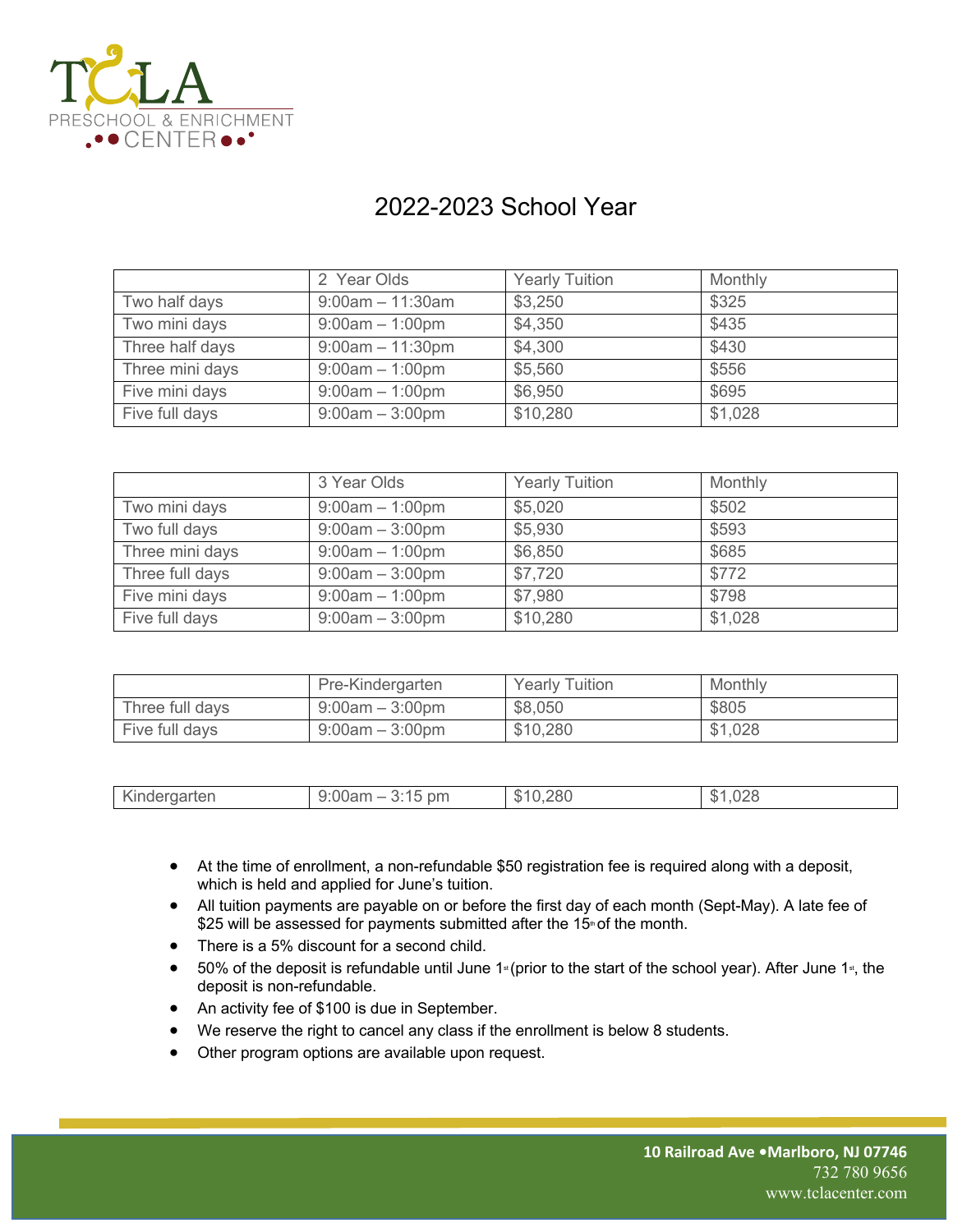

# **Mission Statement**

The mission of Turtle Creek Learning Academy is to provide an exceptional education for the preschool child in a loving, nurturing environment. This is accomplished through the efforts of a professional, caring and dedicated staff who inspire children, involve parents and support colleagues so that all children successfully achieve a love of learning, confidence in themselves and respect for others.

# **Philosophy**

The philosophy of Turtle Creek Learning Academy is based on the values and beliefs of what constitutes a quality child development program A quality child development program provides a safe, healthy, and nurturing environment which facilitates the physical, social, emotional and cognitive development of young children. It also responds to the needs of student families and served and creates a sense of belonging and responsibility among parents, children, staff and community resources to support, respect and cherish the development of each child that the program serves.

This is accomplished through a program, which incorporates play/socialization and skill reinforcement through multidisciplinary thematic approach within a developmental framework. Teachers facilitate and maintain an environment, which provides a variety of experiences, materials, and activities consistent with a developmental approach to a child's growth. Teachers plan with an understanding that children learn by playing. Children have opportunities throughout the day to freely select activities from stimulating highinterest centers and to participate in monitored play where teachers actively engage children in discussion, posing questions and ideas to enhance thinking and problem solving skills. When teachers introduce skills/concepts (i.e. math and reading readiness, science), the activities honor the playfulness and innate curiosity of children who learn best "by doing." Teachers also promote literacy through a language rich environment which is achieved through carefully planned quality literature, interesting reading and writing centers, and open communication which is valued and encouraged. Hands-on-activities, music, movement and art experiences help children to progress along the developmental continuum. New Jersey's Common Core Standards for Preschools and Kindergarten are consulted for content expectations, thematic ideas, and valuable assessments.

Finally, staff understands that the best atmosphere for optimum learning and happiness is created by building a welcoming and loving sense of community within the classroom, the school and among families. Staff creates opportunities and structures activities for children that encourage empowerment, confidence, cooperation and respect for self and others, particularly in light of the increasing diversity in today's classrooms.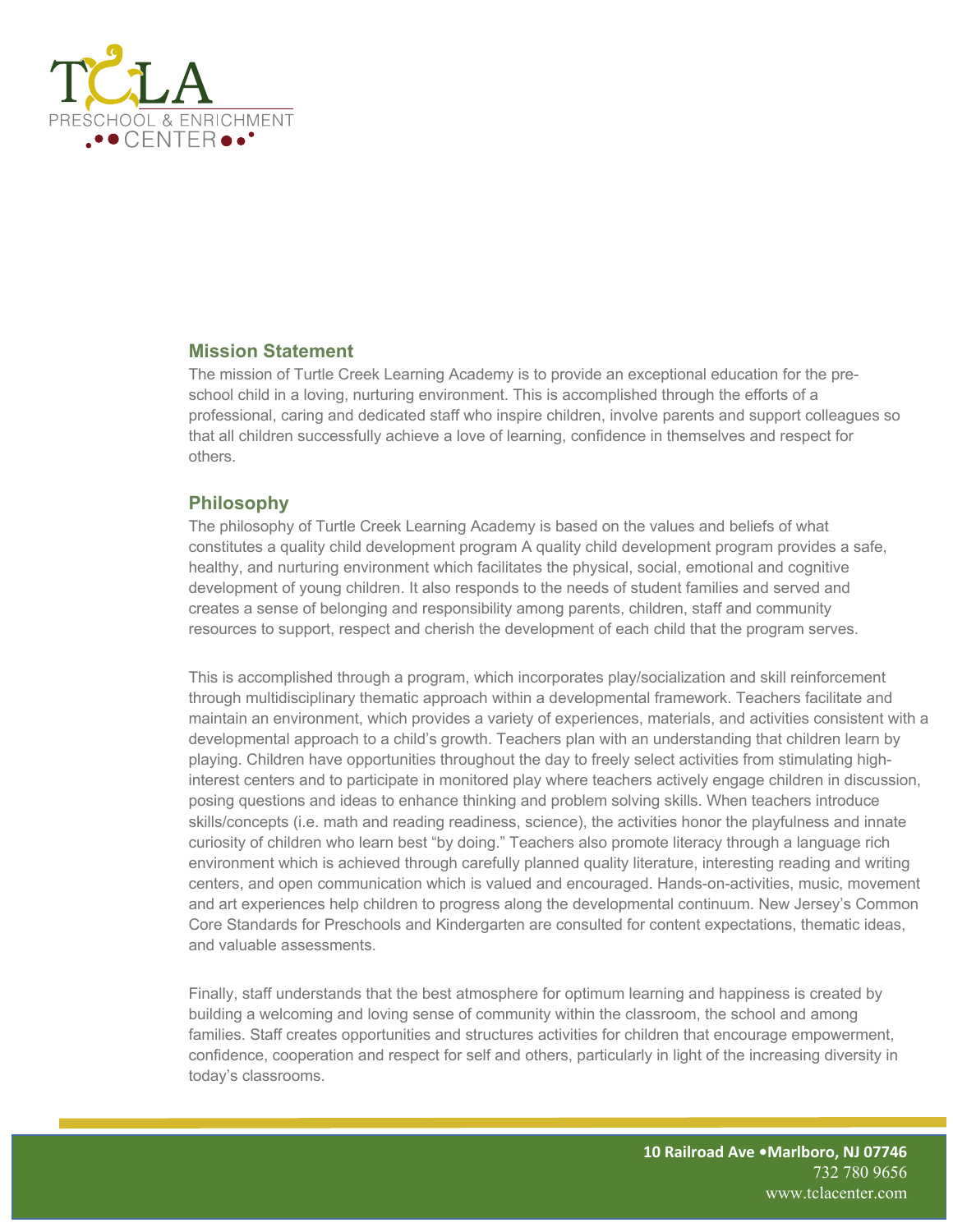

Staff is sensitive to the challenges facing parents and works in tandem with them. All staff understands that conducting themselves with utmost professionalism is the key to creating a community of teachers who deeply value each other. Staff shares, cares and supports each other in their continued professional development. All teachers and administrators conduct themselves with an understanding that the initial learning and school experiences create attitudes in children and families about learning, about themselves and about school, which can last a lifetime.

#### **Goals:**

At Turtle Creek Learning Academy, children will:

- Develop socially, emotionally, physically, and cognitively
- Develop critical thinking and problem solving skills
- Learn to become a responsible member of a group and relate to others
- Learn to appreciate individual differences and value diversity
- Develop self-control and independence
- Develop a positive self-concept and self-identity
- Develop self-expression and creative expression
- Develop mutual respect and build community in the classroom
- Develop social interaction skills
- Develop communication skills and the ability to express thoughts, ideas and feelings
- Develop an ability, on their level, to understand spoken and written symbolic representations (i.e. number and letter systems)
- Develop an interest in books and stories
- Feel a sense of love and belonging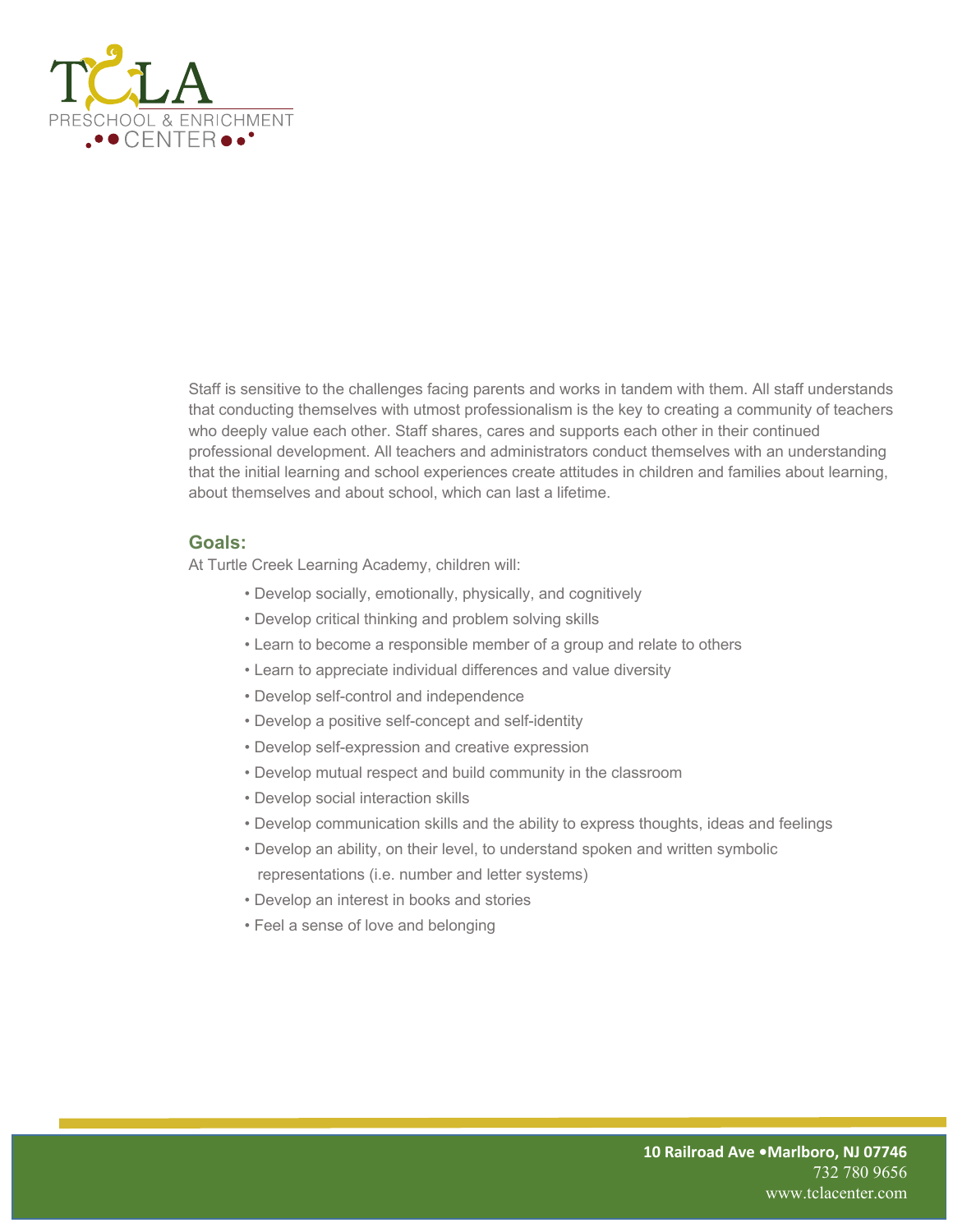

# **Two-Year Old Program**

Our 2-year old program is focused on learning through new experiences to develop a sense of independence and self-regulation.

In our 2-year old program, students will be encouraged to take part in activities which will include stories and finger plays, music and movement, dramatic play, art and manipulatives. This class is designed to help guide and encourage the toddler to make a happy and secure transition to our three-year old class.

Each day's activities are designed to foster language acquisition, cognitive development, motor skills (fine and gross,) visual perception, socialization, confidence and independence.

## **Three-Year Old Program**

Our three-year old program addresses the social and emotional needs of the three year-old. We provide a safe, stimulating and playful environment where children develop the behavioral and language skills to successfully interact with their classmates and teachers and the self-esteem to confidently explore their world. The curriculum is focused on the development of readiness skills with a concentration on early language and literacy development as well as mathematical concepts of numbers, counting and shapes. Art and music are often utilized to develop gross and fine motor skills as well as academic concepts.

Our teacher to student ratio is approximately 1:7 assuring loving, nurturing, individualized care and supervision. We require that children entering our program are potty trained. We offer a half day, miniday and full day program.

#### **Pre-Kindergarten**

Our pre-kindergarten program builds upon the social, emotional, motor, and academic skills acquired in our three-year-old program. The classroom continues to be structured to provide a safe, stimulating, and nurturing environment where children participate in developmentally appropriate direct instruction in the readiness areas of math and reading. Teachers understand that a strong literacy and phonics foundation is key to further successful reading in kindergarten.

Various and inviting learning centers are created for a twofold purpose: for students to independently explore during self-selected time and for teachers to facilitate students' acquisition of concepts, ideas, and problem solving skills in these well-defined and developed areas.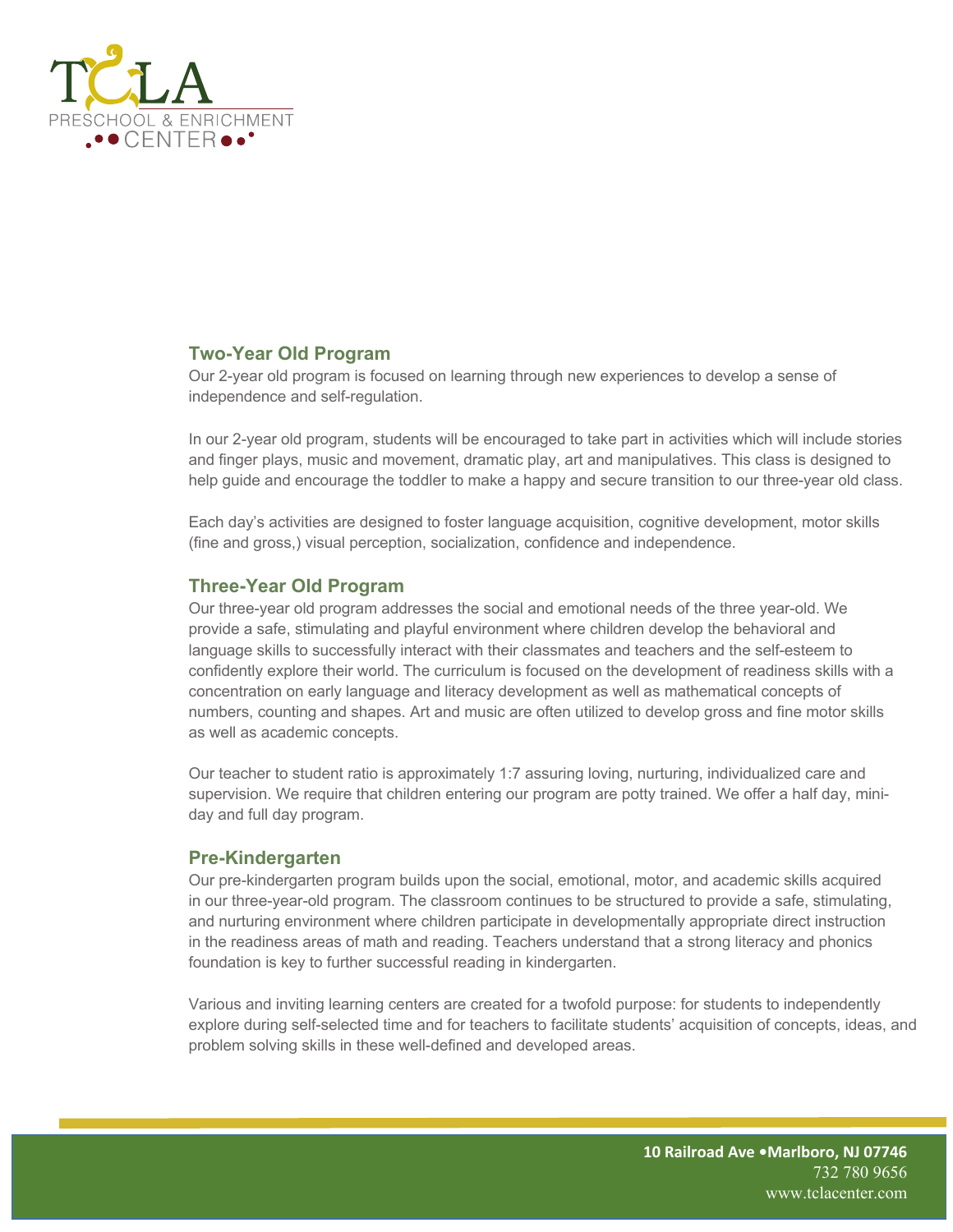

The four year-old is beginning to understand the symbolic representation of letters and numbers; letters have associated sounds and numerals are related to number concepts. This is a very exciting time for children as their brains continue to grow exponentially. Hence, the curriculum is organized around the introduction of weekly letters and broad integrated themes.

Our teacher to student ratio is approximately 1:7 assuring that your child will be given the individual attention to move him/her along the developmental continuum with great expertise and love. We recommend the 5 full day program in order to adequately prepare your child for Kindergarten.

# **Kindergarten Program**

Our Kindergarten program is designed for both those students who miss the public school cut- off date for entrance into kindergarten and who are ready for a more rigorous program than what is offered in a p-K program. It is also designed for those students who will be better served in a small classroom setting with a low teacher to student ratio. Children are assured of more individual attention in this type of classroom setting.

Our exceptional Kindergarten program provides a stimulating curriculum, which prepares our students for full day kindergarten or first grade. It respects this stage of childhood where children continue to eagerly explore as they come to the realization that the understanding of their world is integrally connected to the ability to read. Teachers support children's reading skills through well- selected literature while delving deeper into comprehension and decoding.

Children build on the math skills acquired in preschool and use manipulatives to understand number, time, measurement, and geometric concepts as well as graphing and patterning. Problem solving, which helps to develop critical reasoning skills, is emphasized. Logic thinking is introduced through classic logic problems i.e. Sudoku, matrix logic.

Science appeals to children's natural curiosity about their world. The scientific method is introduced so students are exposed to the process of hypothesizing and careful observation. Children have opportunities to explore broad, high-interest themes such as the ocean and the rainforest. STEAM (science, technology, engineering, art, and math) are woven into the core curriculum. Social studies, which expand students' knowledge of the world, is presented through making and understanding maps and learning about other cultures and countries. Nonfiction is integrated into the curriculum in these areas.

Students continue to explore the arts (music, movement, art and dramatic play) to assimilate learning in other content areas or to simply enrich their lives and experiences. Creative thinking is not just apparent in the arts but also developed through other content areas. Children not only play games but they create games. Brainstorming activities and idea generation help students to think outside of the box. All of these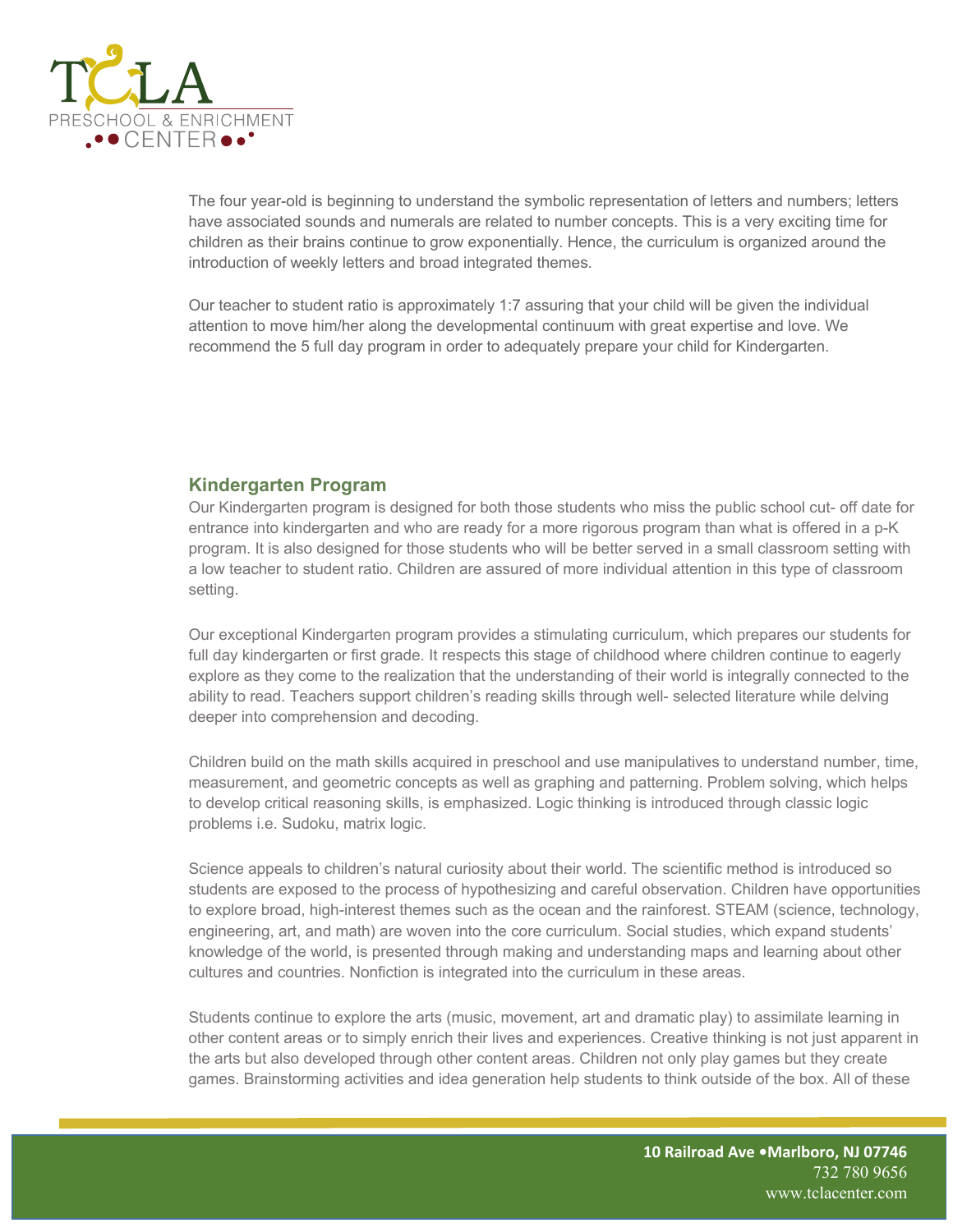

activities create habit of mind to help our students expand their thinking and to view themselves as creative critical thinkers.

Teachers create a supportive environment where children are encouraged to become resourceful, independent learners, which in turn help to develop confidence and self-esteem.

Our teacher to student ratio is approximately 1:8 assuring that our teachers will provide individualized attention to your child and differentiated instruction when appropriate and necessary. Children graduate from our program with a love of learning and school and the mastery of readiness skills, which leads to continued academic success.

## **Before Care and After Care**

We provide before and after care for our students. Parents can drop off their children at 7:30 am and pick them up by 6:00 pm. Our Turtle Creek staff supervises the children during these hours. The cost is an additional \$10.00 per hour but discounts are available to our full time five-day-a- week students.

#### **After School Fun Clubs**

Fun clubs, for the 2-6 year-old, productively extends the school day. A different content area is offered every day: music, literature, math, science and art are some examples. We plan to continue to develop these clubs based on the interests of our students. Both our experienced Turtle Creek teachers and visiting instructors provide the instruction for this hands-on, fun extension of the school day. The clubs are held from 3:30-4:30 every day. They are available to students enrolled in Turtle Creek as well as students in the community. The group size is kept small in order to provide quality instruction. Children may participate in as many clubs that interest them. Call for a complete schedule of the different club offering

#### **Summer Camp – Camp Turtle Creek**

Our summer camp program is specifically designed for the 2-6 year-old. We have created high-interest, fun-filled themes which children eagerly explore through quality literature, math manipulatives, art, music, and dramatic play. The playground and the beautiful shaded nature trail behind the school are used for outdoor play and exploration. Weather permitting, the students engage in outdoor water play every day. On Fridays, our students are transported to the YMCA for swimming lessons.

Our summer camp is particularly appropriate for parents who want a safe, small-group, highly supervised program taught by certified teachers who can continue to provide instruction in ways that delight and engage our children. The camp also provides an easy transition for our three-year- olds who will be starting our first year program in the fall. Most importantly, your children will have a lot of fun with the hands-on- activities by our energetic teachers. There is nothing better than learning and having fun!

Camp Turtle Creek runs throughout the summer. Full days and mini days are available. Call for a brochure and up-to-date summer schedule.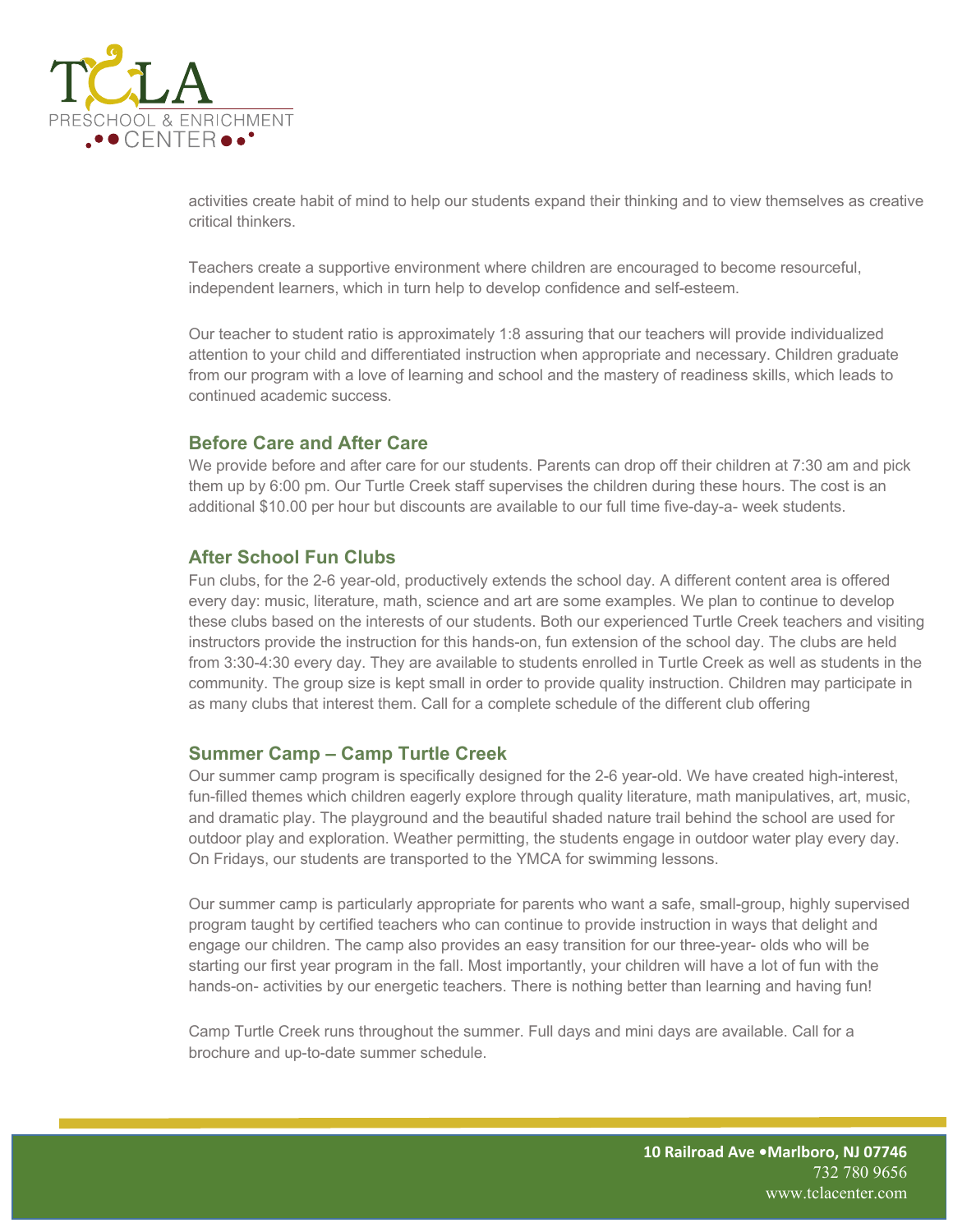

# **Nut Allergy Statement**

Dear Parents:

Turtle Creek is sensitive to the significant nut allergies among our children today. Nut allergies are so severe that they can be life threatening. Therefore, Turtle Creek Learning Academy has designated itself a nut free school. For the safety of our children and peace of mind for parents who have allergic children, we are requesting that you pack a lunch and/or snack for your child that does not include any peanuts or nuts.

Please be very careful of cross contamination. If your child has a peanut butter sandwich before they leave for school, he/she must wash his/her hands and mouth so peanut oil cannot be carried into our school. Likewise, please read ingredients in all snacks that you send in, to assure that there are no traces of nuts in the product or that they have not been processed at a plant that also produces peanuts. Some candies may specify made on a machine where nuts are processed, i.e. Gummy Bears. There candies are absolutely restricted.

If you are in doubt about the ingredients in a snack, please don't send it in with your child. If you are bringing in birthday snacks, please consult the classroom teacher as to your choice of food. Children with nut allergies are often sensitive to chocolate since many contain almond extract. Our snack and birthday policies encourage other ways to celebrate your child's birthday other than food. We recommend fruit and vegetable platters.

Schools are places where we all need to build and support a place of community. These children, in our school, need your help. Thanks in advance for your understanding and support of our peanut and nut free policy. If you have any question, please speak to us about your concerns.

**Sincerely** 

,

Virginia McDonald, Executive Director